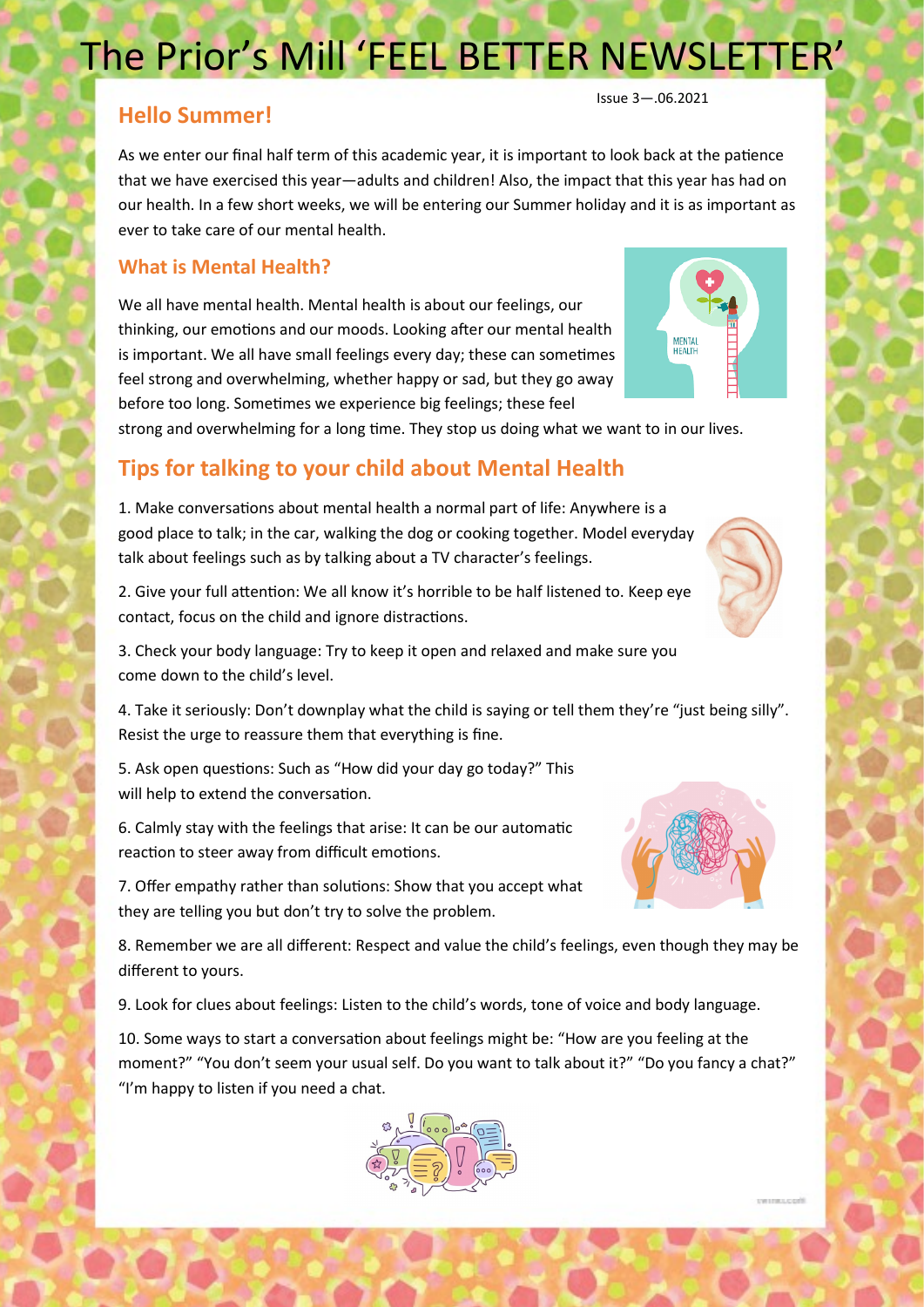#### **Summer**

Summer is a time for fun, To jump and play in the sun! Swimming, sandcastles, slip-and-slides, Bumper cars and thrilling rides! Summer is a time for fun, To eat a hotdog in a bun! Camping and amusement parks, Bright fireworks in the dark! Summer is a time for fun, To blow bubbles and catch each one! Shells, sandals, and the seashore, Sprinklers, picnics, and so much more!

### **Who can help?**

This website from the NHS offers expert advice and practical



tips to help you look after your child's mental health and wellbeing as well as the rest of the family.

https://www.nhs.uk/every-mind-matters/

# **NSPCC**

The NSPCC are offering support and advice if you feel your child is struggling with their mental health and anxiety due to the coronavirus. More information and advice can be found on their website.

https://www.nspcc.org.uk/keeping-children-safe/ coronavirus-advice-suppport-children-families-parents

### **Goodbyes and New Beginnings**

It is also the time of year where there are some bigger changes for some of the children in our school. Our Nursery children will be moving up to Reception, our Reception children will move up into Y1, our Y2 children will leave KS1 and enter KS2. Finally, our Y6 children will be moving onto

their secondary schools! No leap to the next stage in school, is bigger than another and any change can feel huge and concerning. One thing that will always stay the same, is the support that our children will be given. At Prior's Mill, we are committed to making sure our children feel safe and happy at school. We will work closely with our secondary schools to ensure that the children who are moving on feel as confident as possible about their new beginnings. One thing is for sure … nothing stays new for very long!